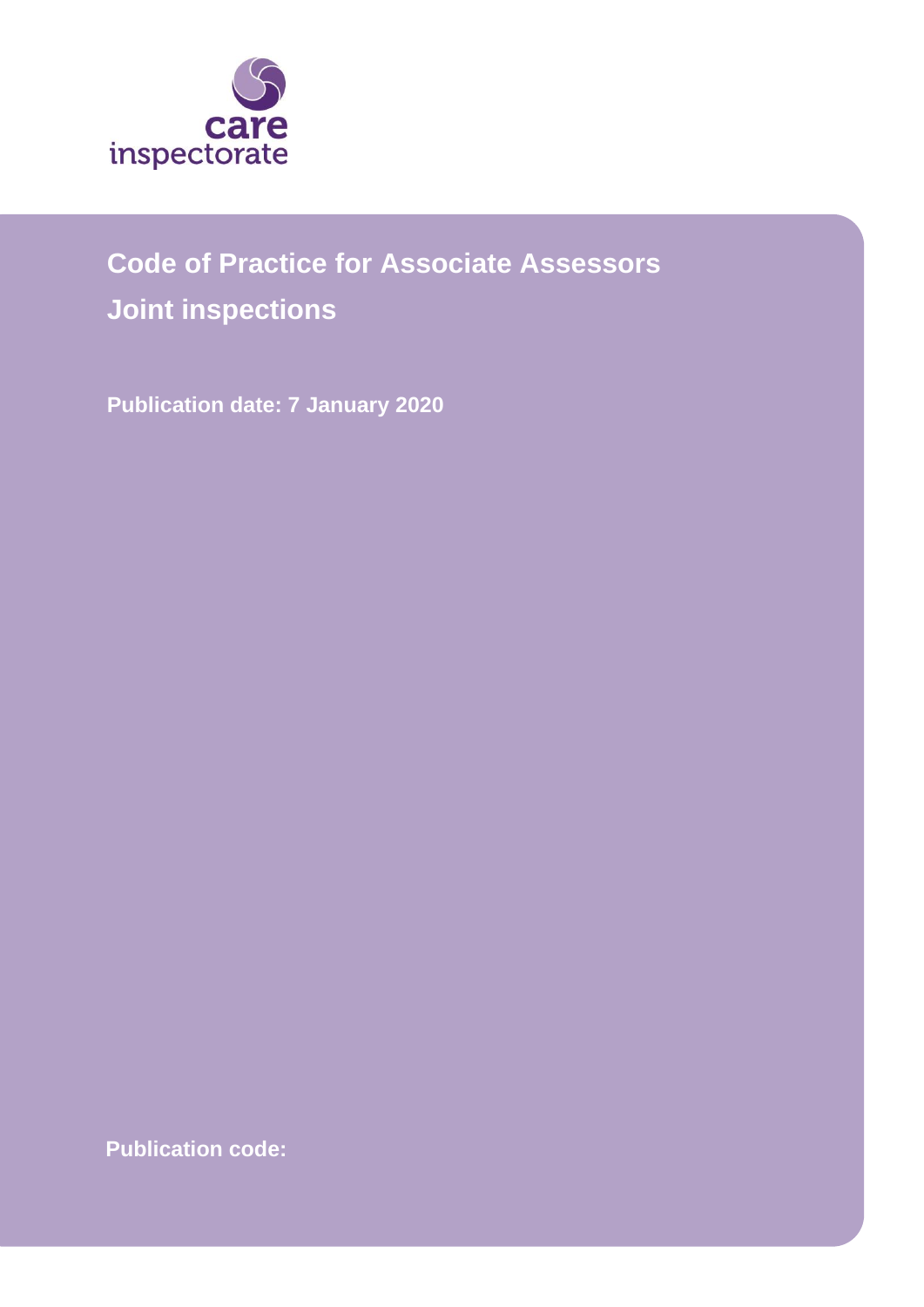## **Code of Practice for Associate Assessors**

### **Joint inspections**

The Care Inspectorate (formally titled "Social Care and Social Work Improvement Scotland") is a non-departmental public body having the functions and responsibilities set out in the [Public Services Reform \(Scotland\) Act 2010.](http://www.legislation.gov.uk/asp/2010/8/contents) Our core purpose, as outlined in the [Care Inspectorate corporate plan 2019-2022,](https://www.careinspectorate.com/images/documents/4858/Corporate%20Plan%202019-2022.pdf) is to provide independent scrutiny, assurance and improvement support for social care and social work in Scotland. We are a key contributor to the aspiration for worldclass social care and social work in Scotland.

The **Public Services Reform (Scotland) Act 2010 S.115** provides the legislative basis for joint inspections. The Care Inspectorate has the authority to deploy teams of inspectors, including Associate Assessors.

This code of practice outlines the obligations for associate assessors taking part in joint inspections. As an associate assessor, you should adhere to all aspects of this code of practice along with your professional code of conduct.

#### **1. Our Values**

The Care Inspectorate expects the highest standards of integrity and conduct from their employees and those authorised to take part in inspections. This includes treating each other with dignity and respect and acting in accordance with the organisation's values. Our values underpin how we work together with people and communities to achieve common goals, how we influence others and how we interact with our colleagues and customers. As an associate assessor deployed to joint inspections, you should comply with our [five organisational values:](https://www.careinspectorate.com/index.php/our-staff)



- Person-centred: we will put people at the heart of everything we do
- - Fairness: we will act fairly, be transparent and treat people equally • Respect: we will be respectful in all that we do
- Integrity: we will be impartial and act to improve care for the people of Scotland
- Efficiency: we will provide the best possible quality and public value from our work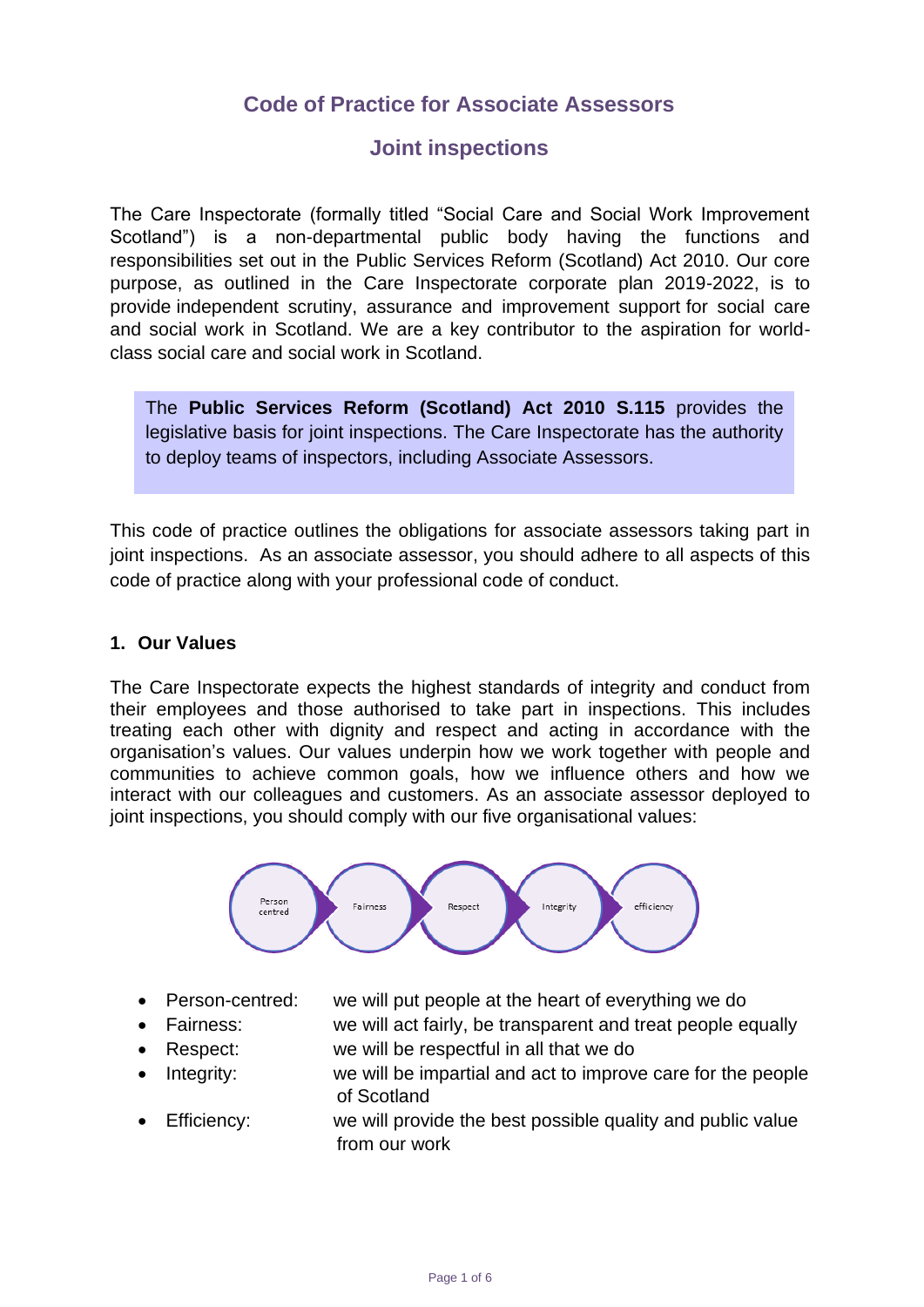The **[Health and Social Care Standards](https://www.gov.scot/publications/health-social-care-standards-support-life/)** set out what people have the right to expect when using health, social care and social work services in Scotland. Using language and statements which directly address people's experiences, they seek to provide better outcomes for everyone and ensure that people are treated with dignity and respect and their human rights are upheld.

Our inspection frameworks take account of these standards.

The principles of the Standards are:

- Dignity and respect
- Compassion
- Be included
- Responsive care and support
- Wellbeing

*The Care Inspectorate's values, the Health and Social Care Standards and professional codes of conduct provide the foundations for all inspection activity.*

#### **2. Conduct**

As a representative of the Care Inspectorate and a member of the inspection team, you should conduct yourself in a manner commensurate with the role.

You must treat all stakeholders and those who use services fairly, equitably and with respect.

Although we may at times ask challenging questions of staff, managers and leaders, this must be done in a supportive and constructive manner. You should be respectful, flexible and responsive in the ways in which you engage and interact with those who use services and staff during interviews, focus groups or activities.

You must always carry your employing agency identification when engaged in Care Inspectorate business.

#### **3. Confidentiality**

The Care Inspectorate is bound by the provisions of [General Data](https://www.gov.uk/government/publications/guide-to-the-general-data-protection-regulation) Protection [Regulations](https://www.gov.uk/government/publications/guide-to-the-general-data-protection-regulation) (GDPR) and the [Data Protection Act \(2018\).](http://www.legislation.gov.uk/ukpga/2018/12/contents/enacted) Our inspection methodology applies these principles rigorously to avoid any unnecessary processing of information. If, during the course of the inspection you become aware of a potential data breach, you must raise this with the inspection lead or depute as soon as possible.

You are required to respect the confidentiality of information which comes into your

*Associate assessors must respect the confidentiality of information in their possession.*

possession during the course of an inspection. The 2010 Act introduces a **duty of confidentiality** that places a requirement on inspectors (and therefore associate assessors) not to disclose confidential information other than for the purposes of inspection. Inspectors may disclose confidential information in order to comply with a court order, to protect the welfare of a child or adult at risk, or to assist with the prevention or detection of a crime or the apprehension or prosecution of offenders.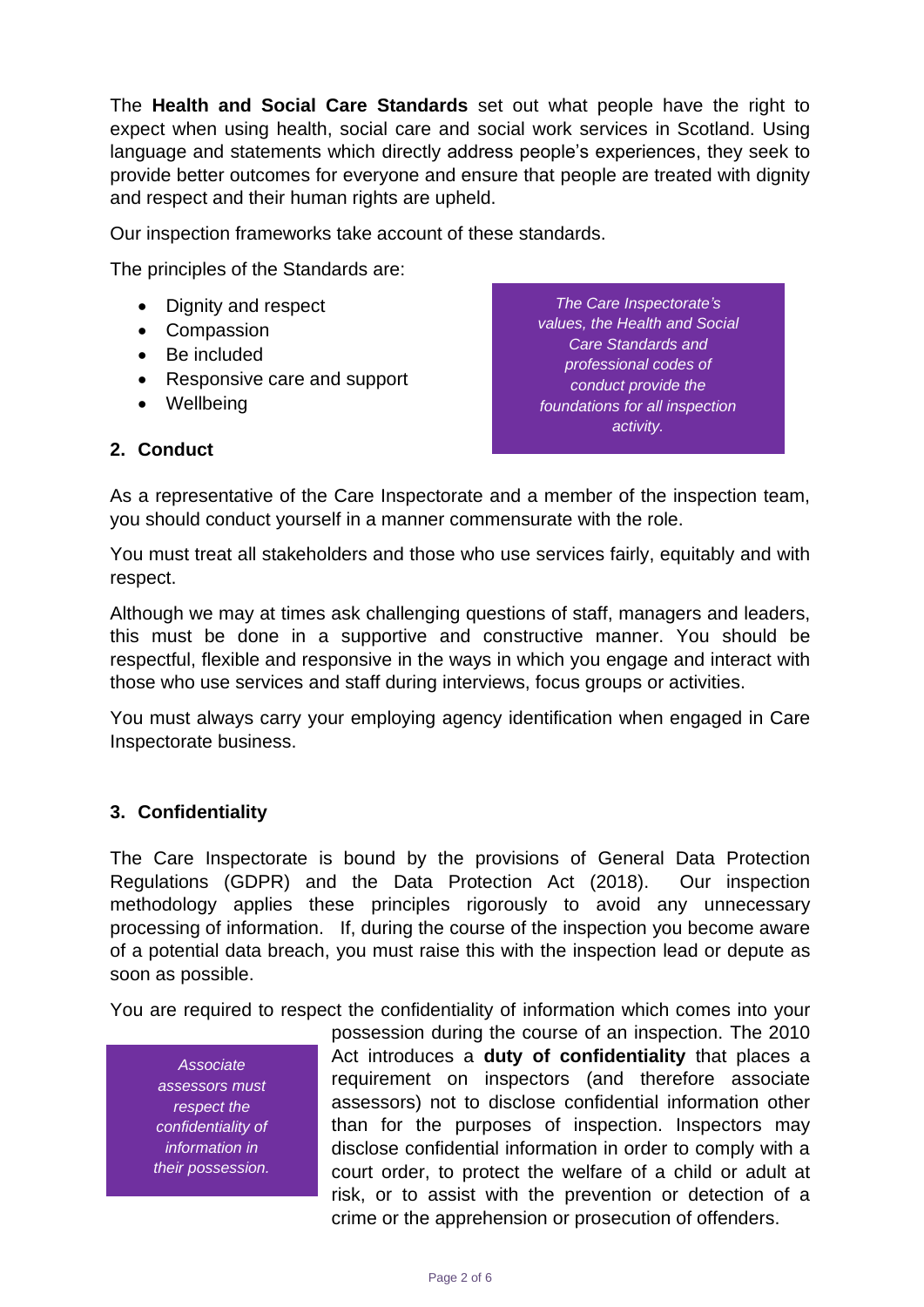If serious concerns arise during the inspection about the safety or wellbeing of an individual child or adult, you must raise this with the inspection lead or depute as a matter of urgency.

During the course of an inspection, you will have access to information which is likely to be highly sensitive. Inspection teams store all inspection-related information on the electronic platform Sharepoint. While you will be able to view this information, restrictions in place mean that you will be unable to download information. You should not make any attempt to copy or store information on desktop or portable devices. It is essential that you do not share this information outwith the inspection team. The utmost care should be taken to ensure that both electronic information and paperwork are kept confidential, in line with the 2010 Act (as outlined above). You must ensure that inspection documentation (electronic/paper) is destroyed in line with the Care Inspectorate's retention and destruction policy. The inspection lead and strategic support officer will tell you more about this at key points during the inspection.

Once inspection reports are published, we encourage you to draw from your learning and share examples of good practice. The de-brief discussion with the inspection lead at the end of your involvement in the inspection will provide an opportunity to discuss this further.

#### **4. Health and Safety**

The inspection lead will undertake a health and safety risk assessment in preparation for each inspection. You should alert the inspection lead at the earliest opportunity of any requirements you may have, or any matters which may impact on your health, safety or wellbeing during an inspection. Examples include pregnancy, hearing/visual impairment, physical disability.

During the onsite activity weeks, you may wish to use your own vehicle to get to and from activities or meetings. In these circumstances, you must ensure that any private vehicle used during the course of an inspection has the relevant business use insurance.

All inspection team members are required to provide emergency contact details for the periods covering the onsite weeks. This information is kept confidential.

#### **5. Conflicts of interest**

You must not allow any private interest to influence the decisions you make in relation to an inspection. You must notify the inspection lead as soon as possible concerning any potential conflict of interests which a stakeholder or member of the public may reasonably believe could influence your judgement.

*Associate assessors must be impartial in order to ensure the fairness and integrity of inspections.*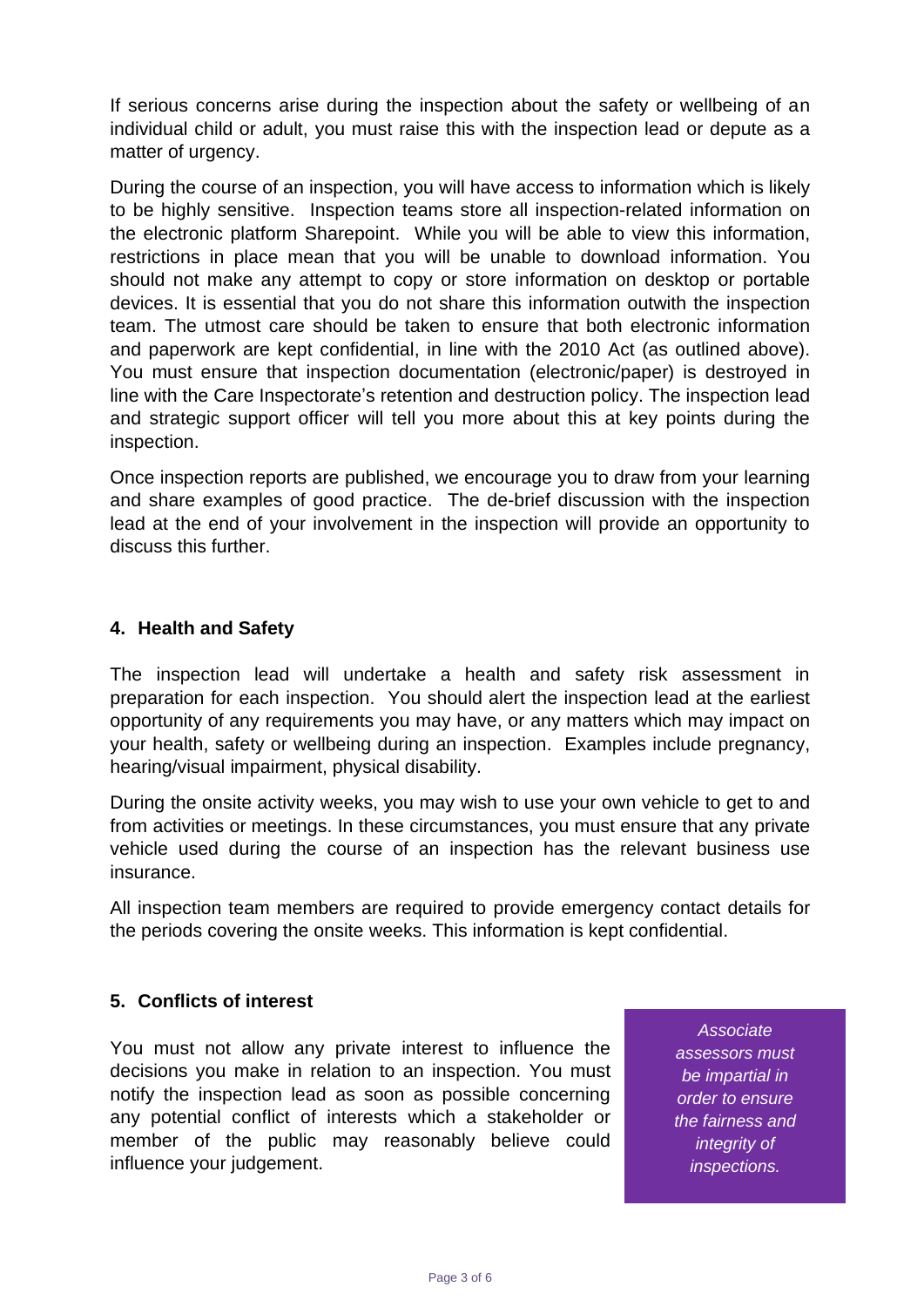#### **6. Acceptance of gifts, hospitality and services**

You should not accept personal gifts, hospitality or services from anyone which would, or might appear to place you under any obligation. Should such a situation arise, you should seek support from the inspection lead.

#### **7. Reporting of improper behaviour ("whistleblowing")**

If you observe a member of the inspection team acting in a way which may be illegal, improper, unethical or in conflict with the provisions within this code of practice, you should raise the matter with the inspection lead or the relevant service manager (strategic scrutiny).

#### **8. Privacy statement and suitability**

The Care Inspectorate respects your privacy and will only use the information you provided on your nomination form for the purposes you provided it to us, in accordance with Data Protection legislation. By signing your nomination form, you have given your permission to the Care Inspectorate to store and retain your data in accordance with our privacy notice (available on our website at <https://www.careinspectorate.com/index.php/core-privacy-notice>).

Your line manager also confirmed:

- that they considered you suitable to be an associate assessor
- that you are a member of the Protecting Vulnerable Groups scheme and as such are able to work with children, young people and vulnerable adults.

You must inform the inspection lead immediately of any circumstances which could result in you being considered unsuitable for the role. This includes disciplinary matters or any incidents of a potentially criminal nature.

#### **9. Unforeseen circumstances**

The Care Inspectorate is committed to giving you at least three months advance notice of any inspection involvement in order to enable you to make the appropriate arrangements with their employer.

There may be circumstances which could result in you being unable to carry out agreed inspection activity (such as illness, bereavement or other unforeseen circumstances). If this is the case, you should inform the inspection lead and the strategic support officer as soon as possible so that alternative arrangements can be made.